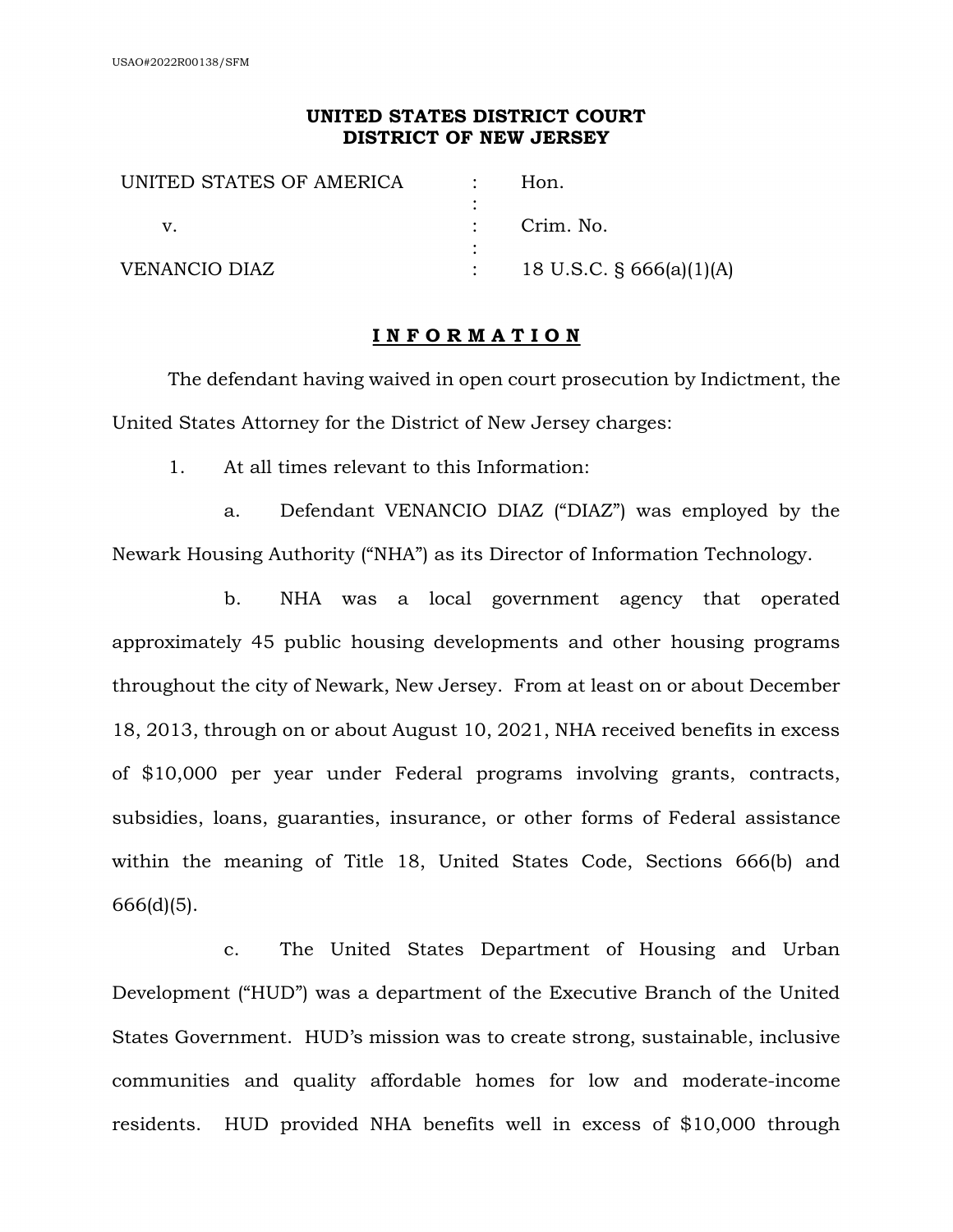multiple programs. For example, through HUD's Public Housing Operating Capital Fund ("PHOCF"), which provides funds for capital and management activities, HUD disbursed over \$157 million dollars to NHA from 2013 to 2021. The lowest disbursement from PHOCF to NHA, in a single calendar year, was at least \$7 million.

d. "Company-1" was a telecommunications company that sold cellular telephones and other electronic devices and provided cellular telephone and internet service.

e. "Online Marketplace-1" was an online marketplace for used electronic devices that was headquartered in or around Sanford, Florida.

f. "Online Marketplace-2" was an online marketplace for used electronic devices that was headquartered in or around San Diego, California.

2. Between in or about December 2013 and on or about August 10, 2021, while in New Jersey, through his role as Director of Information Technology for NHA, defendant DIAZ purchased, on behalf of NHA and using NHA funds, at least approximately 1,509 electronic devices, primarily cellular telephones and tablets (the "Devices") from Company-1. Defendant DIAZ then caused the Devices to be activated on NHA's account on Company-1's network for a short period of time – often only days or weeks. After the brief period of activation ended, defendant DIAZ sold the Devices to Online Markeplace-1 and Online Marketplace-2, representing himself to be the owner of the Devices. Defendant DIAZ directed all the proceeds of the sales – a total of approximately

2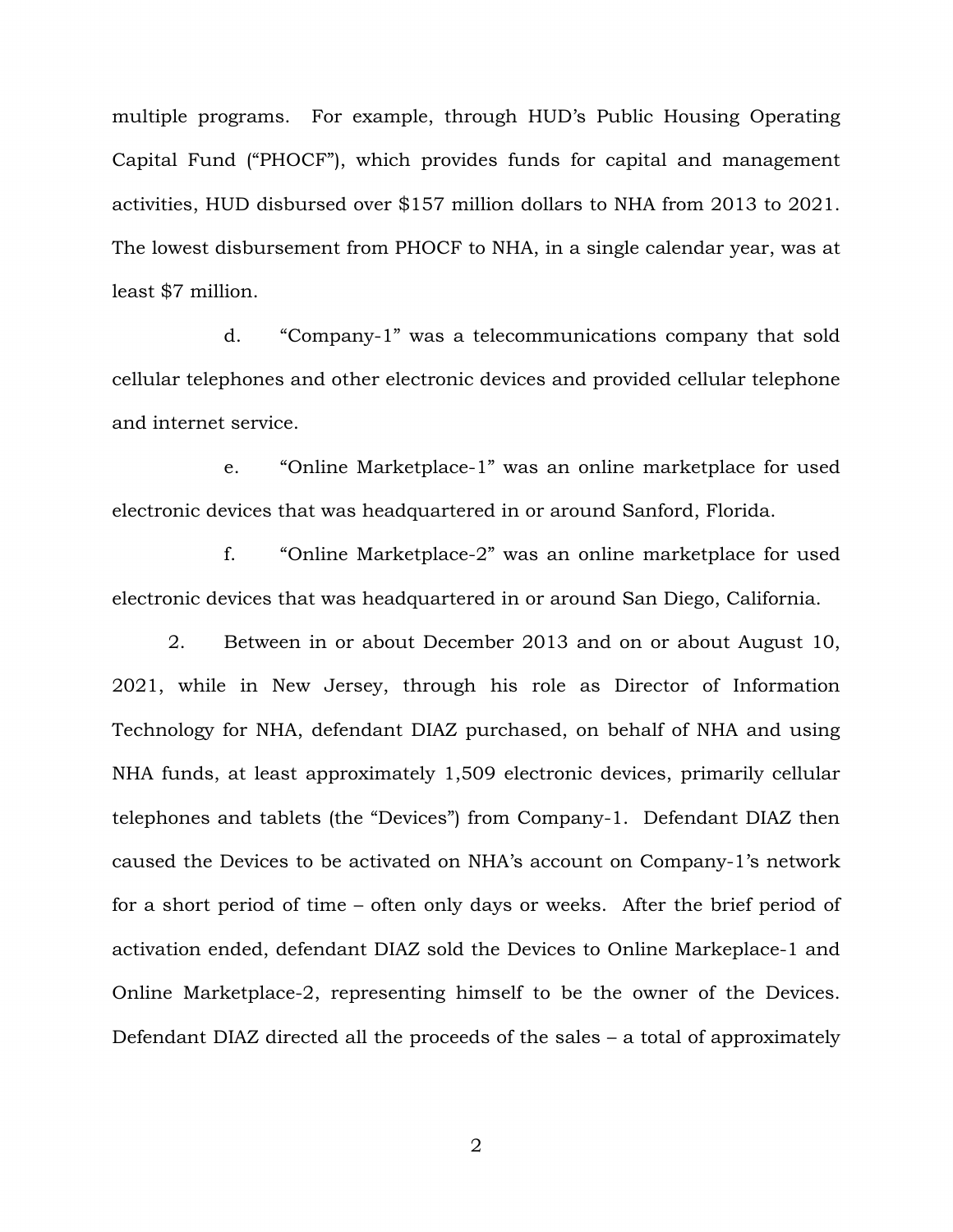\$594,425 – to his personal bank accounts and retained the money for his own personal use.

3. For example, on or about December 29, 2020, using NHA funds, defendant DIAZ purchased an iPhone 12 Pro Max with 256 gigabytes of storage ("Device-1") from Company-1 for use on NHA's account. Defendant DIAZ then caused Device-1 to be activated on NHA's account on Company-1's network from on or about January 2, 2021, through on or about January 23, 2021. On or about February 10, 2021, defendant DIAZ sold Device-1 to Online Marketplace-1 for approximately \$474. Online Marketplace-1 sent payment for Device-1 to a bank account controlled by Defendant DIAZ. At approximately the time defendant DIAZ sold Device-1 to Online Marketplace-1, Apple was selling iPhone 12 Pro Max devices for the Sprint network with 256 gigabytes of storage for approximately \$1,199 each.

4. On or about December 17, 2020, defendant DIAZ, using NHA funds, purchased an iPhone 12 Pro Max with 256 gigabytes of storage ("Device-2") from Company-1 for use on NHA's account. Defendant DIAZ then caused Device-2 to be activated on NHA's account on Company-1's network from on or about January 1, 2021 through on or about January 10, 2021. On or about January 26, 2021, defendant DIAZ sold Device-2 to Online Marketplace-1 for approximately \$474. Online Marketplace-1 sent payment for Device-2 to a bank account controlled by defendant DIAZ.

5. On or about May 26, 2020, defendant DIAZ, using NHA funds, purchased an iPhone 11 Pro Max with 512 GB of storage ("Device-3") from

3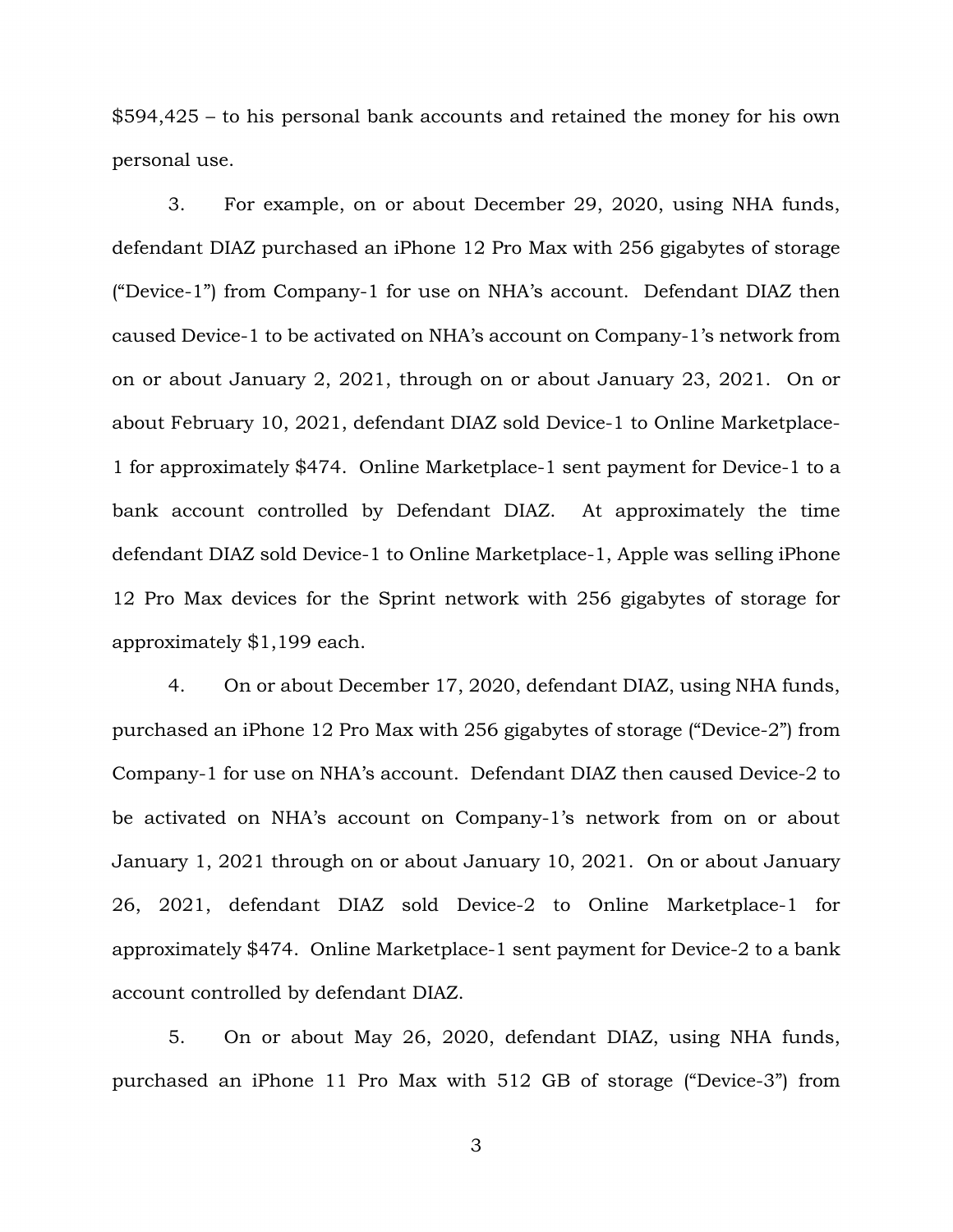Company-1 for use on NHA's account. Defendant DIAZ then caused Device-3 to be activated on NHA's account on Company-1's network from on or about May 28, 2020 through on or about July 19, 2020. On or about August 3, 2020, defendant DIAZ sold Device-3 to Online Marketplace-1 for approximately \$723. Online Marketplace-1 sent payment for Device-3 to a bank account controlled by defendant DIAZ. At approximately the time defendant DIAZ sold Device-3 to Online Marketplace-1, Apple was selling iPhone 11 Pro Max devices for the Sprint network with 512 gigabytes of storage for approximately \$1,449 each.

6. In total, between on or about December 18, 2013, and on or about August 10, 2021, defendant DIAZ sold to Online Marketplace-1 and Online Marketplace-2, a total of approximately 1,509 Devices (including those detailed above), all of which defendant DIAZ had purchased on behalf of NHA and caused to be activated on NHA's network, using NHA's funds. By doing so, defendant DIAZ received a total of approximately \$594,425 from Online Marketplace-1 and Online Marketplace-2, all of which defendant DIAZ directed to be deposited into bank accounts under defendant DIAZ's own control and thereafter maintained for personal use.

7. Between on or about December 18, 2013, and on or about August 10, 2021, in Essex and Hudson Counties, in the District of New Jersey and elsewhere, defendant

## VENANCIO DIAZ,

being an agent of the Newark Housing Authority ("NHA"), which received in excess of \$10,000 in federal benefits within the relevant one-year periods,

4